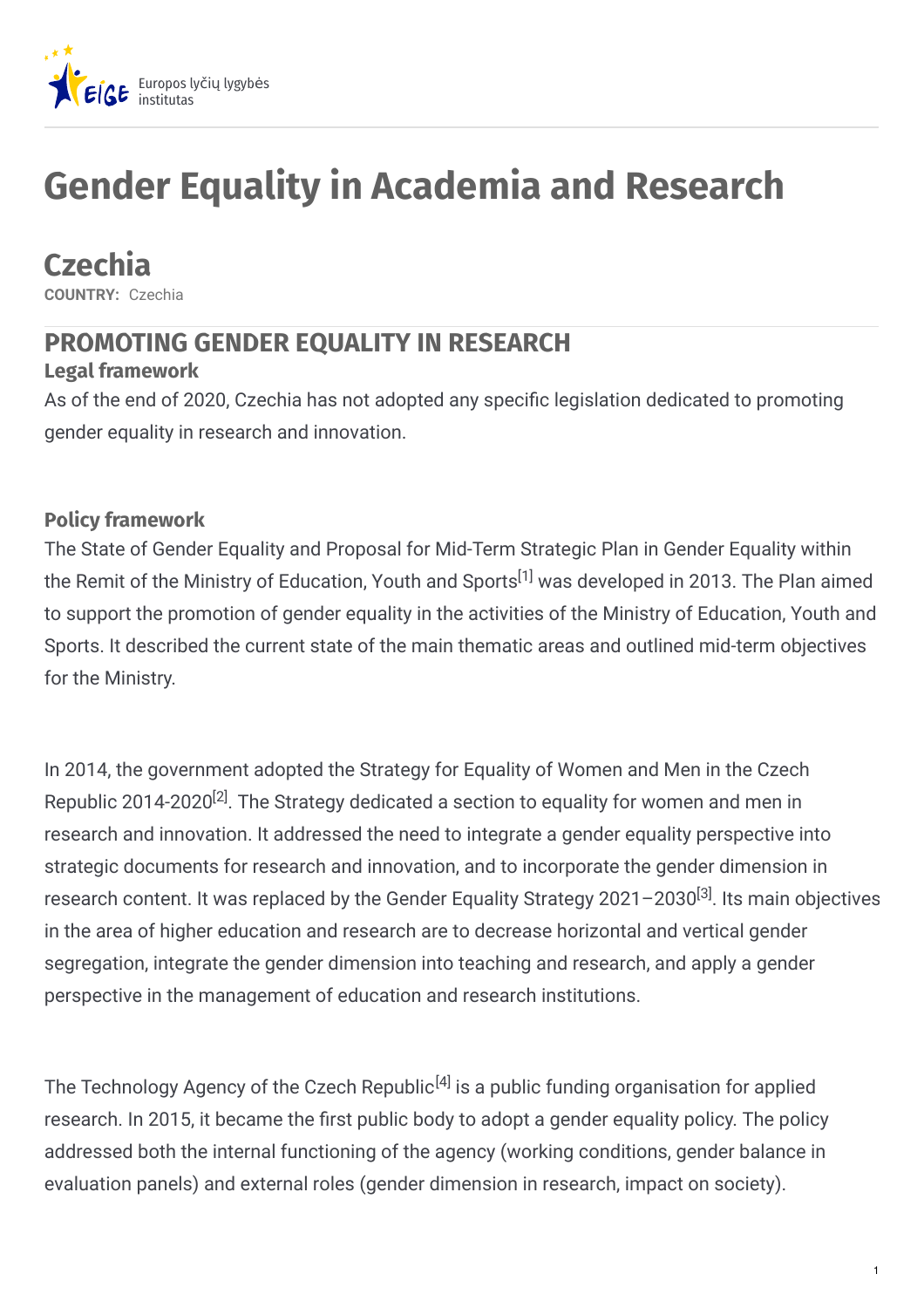In 2016, the National European Research Area (ERA) Roadmap of the Czech Republic 2016- 2020<sup>[5]</sup> was adopted to implement key priorities in the ERA Roadmap 2015-2020. It set several objectives for gender equality: to prepare and implement an action plan for human resources development that promotes gender equality; to ensure public funding for the activities of the Gender and Science Centre to support evidence-based policy and mutual learning within ERA; and to provide funding for promoting gender equality through structural change.

The National Research, Development and Innovation Policy of the Czech Republic 2016- 2020<sup>[6]</sup> was also introduced in 2016. It aimed to ensure the development of various components of the Czech research and innovation ecosystem, and addressed gender equality as part of human resources development. It stressed the need to ensure equal conditions for women and men, promote work-life balance, and eliminate barriers related to parenthood. These objectives are developed in the National Research, Development and Innovation Policy of the Czech Republic 2021+<sup>[7]</sup>, which links research organisations' implementation of relevant measures with their receipt of institutional support.

In 2018, the Ministry of Education, Youth and Sport introduced the Action Plan for Human Resources Development and Gender Equality in Research, Development and Innovation in the Czech Republic 2018-2020<sup>[8]</sup>. The Plan was designed to support the implementation of the National Research, Development and Innovation Policy of the Czech Republic 2016-2020 and the National ERA Roadmap of the Czech Republic 2016-2020. The Plan aimed to provide a strategic framework for human resources development in research and innovation in order to build a quality research environment that meets international standards and promotes gender equality. It focused on removing gender stereotypes related to study fields and gender mainstreaming at all levels of research and innovation. The Plan will continue after 2020.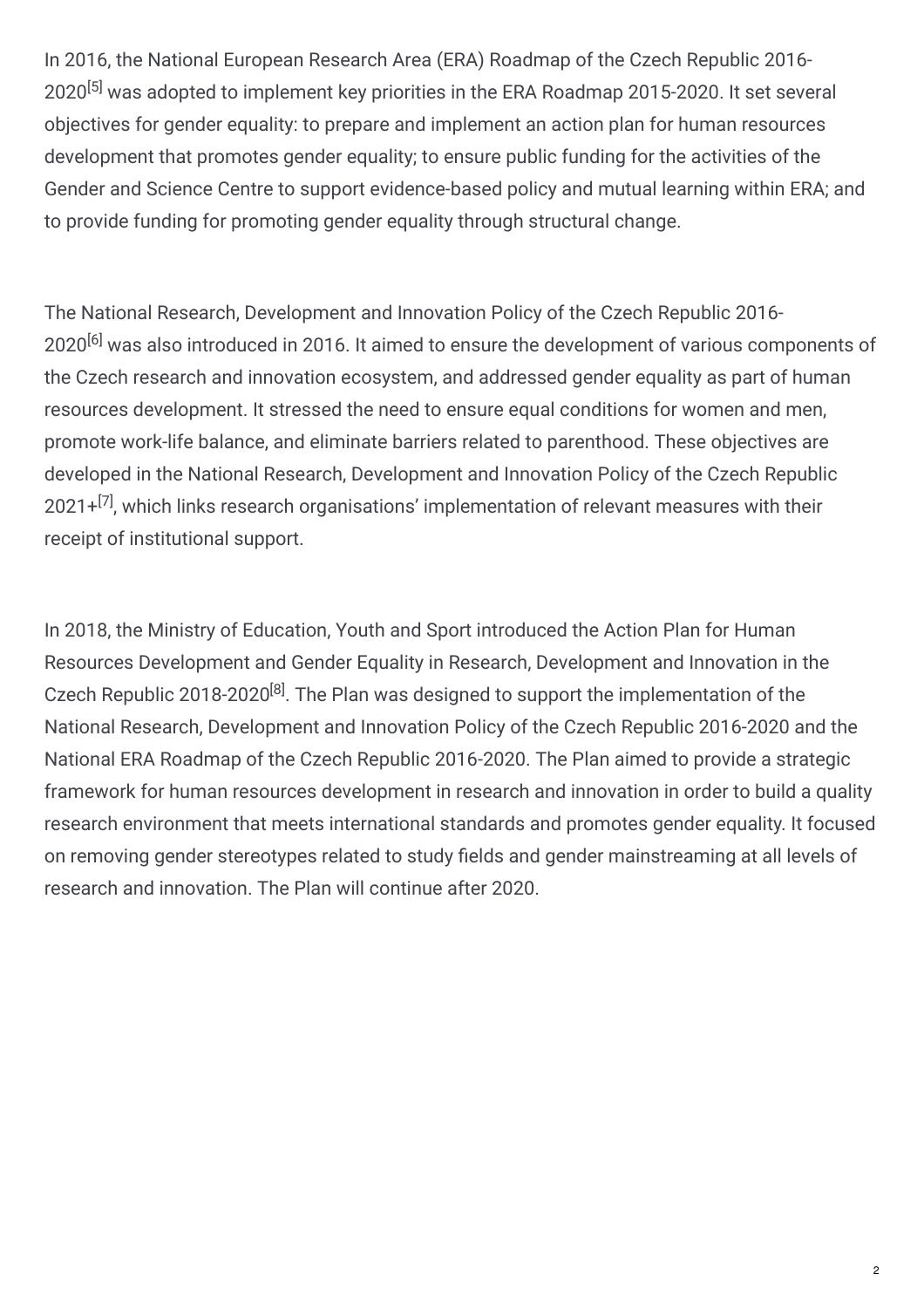The Long-term Strategy in Educational, Scientific, Research, Developmental and Innovational, Artistic and other Creative Activities in Higher Educational Area 2016-2020<sup>[9]</sup> is the key strategic document of the Ministry of Education, Youth and Sport. It defines the priorities and key measures in the field of higher education policy, including gender equality. The implementation plans for 2019 and 2020<sup>[10]</sup> addressed gender aspects of human resources management, the incorporation of cultural and structural changes in the assessment criteria for higher education institutions (HEIs), gender balance in decision-making positions, and sexual harassment. The Strategic Plan of the Ministry for Higher Education 2021<sup>[11]</sup> emphasises the role of human resource management in preventing the loss of talent as a result of staff caring responsiblities. It also stresses the need to consider career breaks in employee evaluations and appropriate measures to eliminate unconscious bias.

In 2021, the Ministry of Education, Youth and Sport adopted the Plan for Supporting Gender Equality 2021–2024 $^{[12]}$ . It also serves as a tool for fulfilling the Ministry's national and international commitments in gender equality.

Implementation of these policies is supported by several financial instruments, detailed below.

## **Centralised Developmental Programme [13]**

This programme supports the implementation of the Long-Term Strategy in Educational, Scientific, Research, Developmental and Innovational, Artistic and other Creative Activities in Higher Educational Area 2016-2020. The Ministry of Education, Youth and Sport sets priorities each year, and universities apply for project support from the State budget. In 2019 and 2020, institutional and cultural change for gender equality was one of the priorities selected.

## **Operational Programme Research, Development, Education [14]**

Managed by the Ministry of Education, Youth and Sport, this programme uses European Structural and Investment (ESI) Funds. Under the call 'Development of Capacities for Research and Development', it supported research organisations to set up their strategic management in accordance with the European Charter for Researchers and the Code of Conduct for Recruitment, and to apply for the Human Resources Excellence in Research award. In 2019, the call explicitly listed organisational activities for promoting gender equality as a thematic priority.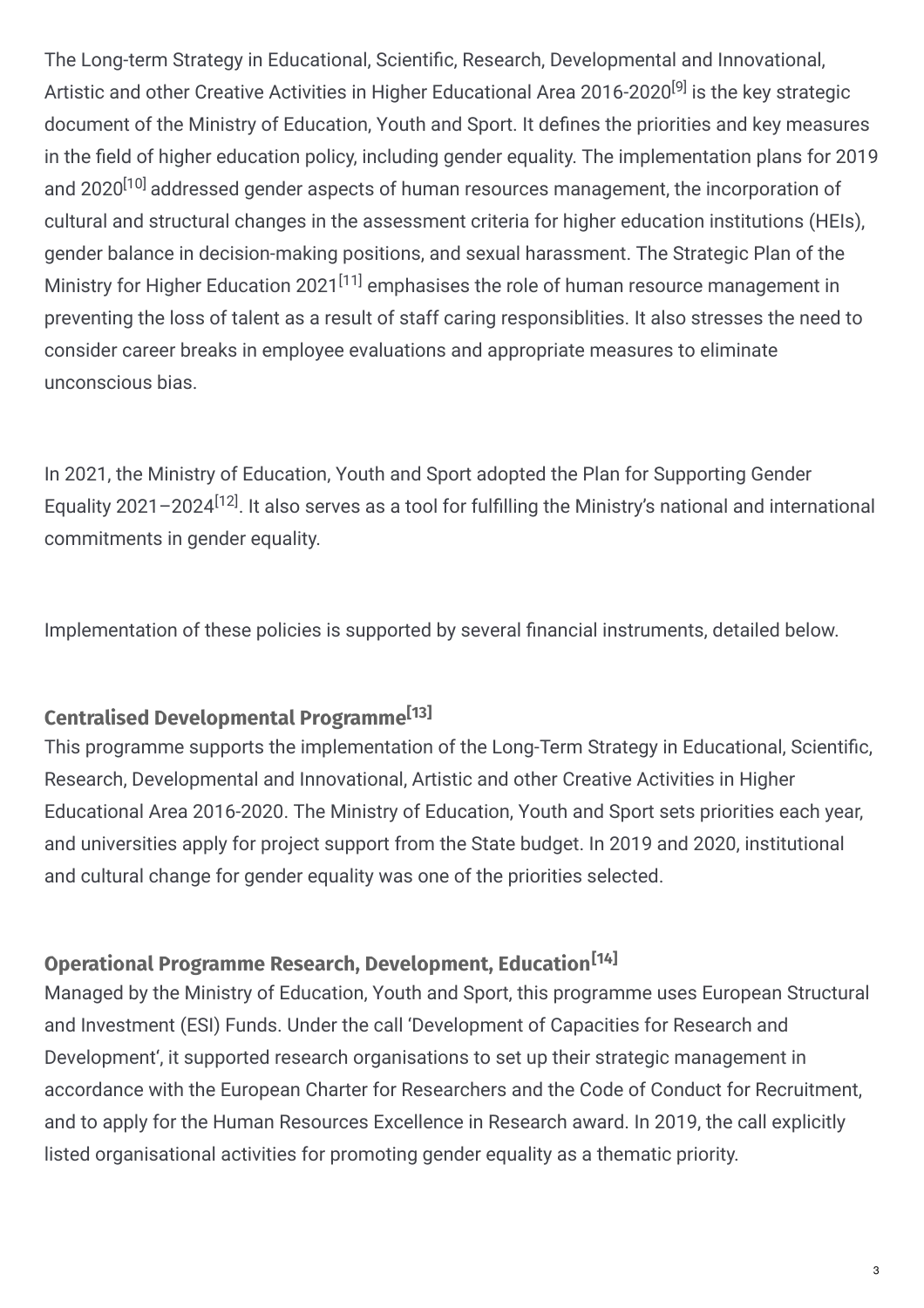The Ministry of Education, Youth and Sport provides funding for the Centre for Gender and Science<sup>[15]</sup>, ensuring expert support. The Centre is a department of the research Institute of Sociology of the Czech Academy of Sciences. Using Ministry funding, the Centre focuses on policy advice for various bodies at national and EU level. It also supports research organisations to launch institutional and cultural change towards gender equality (consultations, workshops, national community of practice) and raise awareness about gender issues in science. Up to the end of 2020, the Centre also implemented a mentoring programme for early career researchers.

#### **Other stimulatory initiatives**

There are two awards for women researchers in Czechia:

The L'Oréal UNESCO and Czech Academy of Sciences award<sup>[16]</sup> for early career women researchers;

The Ministry of Education Milada Paulova Award<sup>[17]</sup> for lifelong achievements by women in science, with a monetary award of CZK 250,000 (approx. EUR 9,842).

Doctoral students and postdoctoral researchers in natural sciences with young children can apply for the Martina Roeselová Memorial Fellowship<sup>[18]</sup>(CZK 120,000) awarded by the Martina Roeselová Foundation. The fellowship is designed to enable researchers to combine their careers with family life and must be used to cover childcare services.

The non-governmental organisation (NGO) Konsent<sup>[19]</sup> focuses on various forms of gender-based violence. Since 2020, it has supported HEIs to establish efficient mechanisms for preventing and eliminating gender-based violence in higher education settings.

#### **Key actors**

In addition to the Ministry of Education, Youth and Sport, the Office of the Government  $-$  Science, Research and Innovation Section – is also responsible for science, research and innovation policy. The Council for Research, Development and Innovation is an advisory body to the government, with executive functions. It is charged with defining the research and development (R&D) budget. The Technology Agency of the Czech Republic is a public funding organisation for applied research, with a budget. Finally, the Czech Science Foundation is a public research funding organisation that supports basic research across all scientific fields.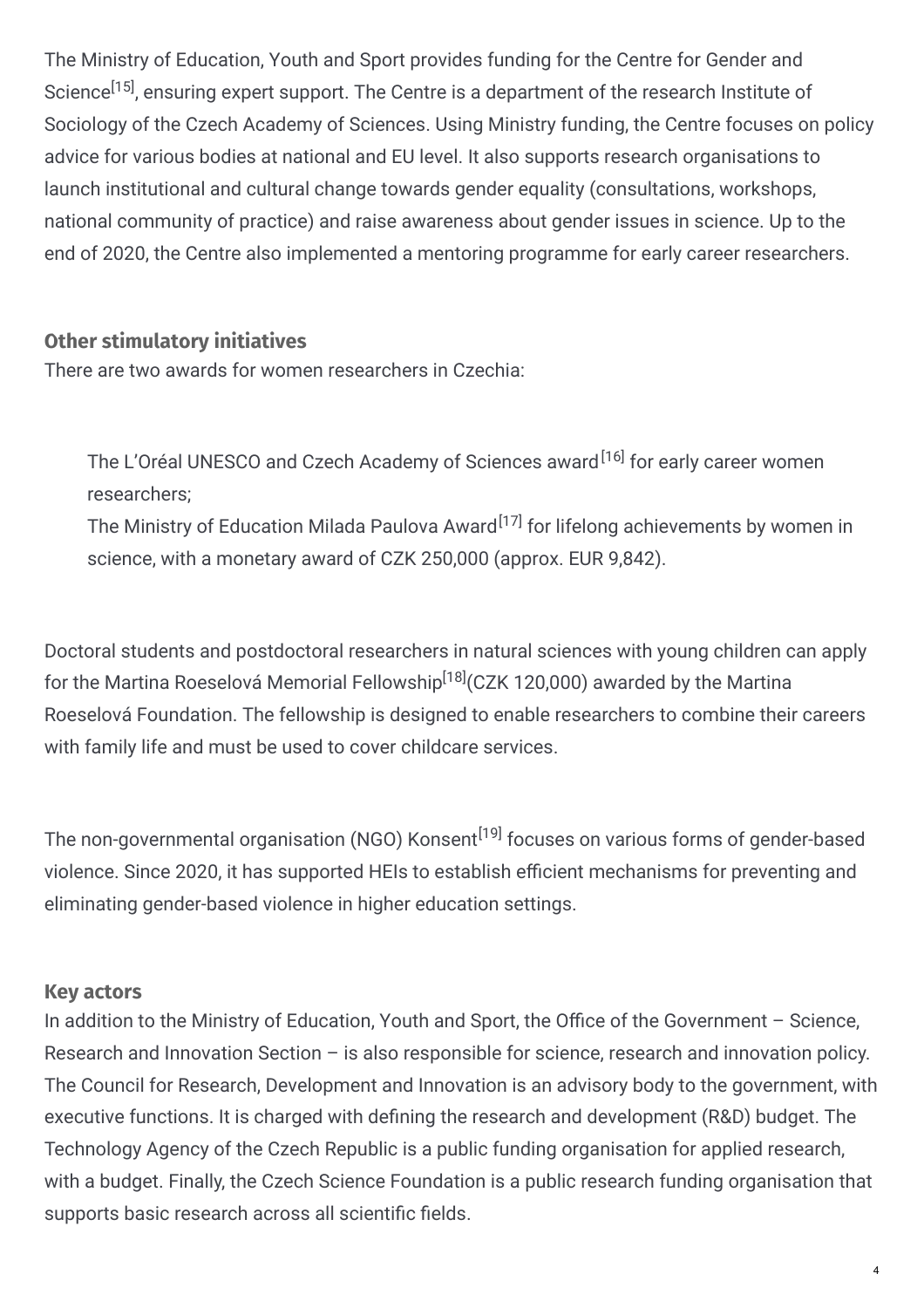## **INITIATIVES FOR GENDER EQUALITY BY RESEARCH PERFORMING ORGANISATIONS**

The number of research organisations engaged in promoting gender equality is steadily growing. However, most implement only limited measures (awareness-raising activities, work-life balance measures, eliminating recruitment bias), usually as part of efforts to obtain/retain the Human Resources Excellence in Research award. As a consequence, the approach is not mature and only three research organisations have implemented a gender equality plan (GEP). These were implemented as part of EU-funded structural change projects: TRIGGER at the University of Chemistry and Technology (UCT); EGERA at the Centre for Climate Change Research – CzechGlobe; and LIBRA at the Central European Institute of Technology (CEITEC). The areas of action thus align with ERA and Horizon 2020 priorities of gender balance in research careers and in decision-making, and the gender dimension in research.

All three GEPs contain actions at three levels: cultural, institutional and individual. At the cultural level, actions aim to increase the visibility of women scientists' achievements through interviews and posters (UCT) and integrate gender equality in strategic documents and visions (UCT, CzechGlobe). At institutional level, actions address work-life balance (flexible work arrangements, childcare services), evaluation practices (e.g. academic age versus biological age) and research staff contracts (collective agreement provisions). At individual level, actions focus on raising awareness (gender equality training, gender bias training), encouraging gender-sensitive leadership (for top management), providing career support through mentoring early career researchers, soft skills training for women in early career stages (communication, negotiation, leadership, personal development, time management) and integrating a gender dimension into research (training for all groups of researchers, particularly early career (doctoral/post-doctoral) researchers, developing teaching materials).

## **RELEVANT EXAMPLES OF PRACTICES Initial institutional analysis**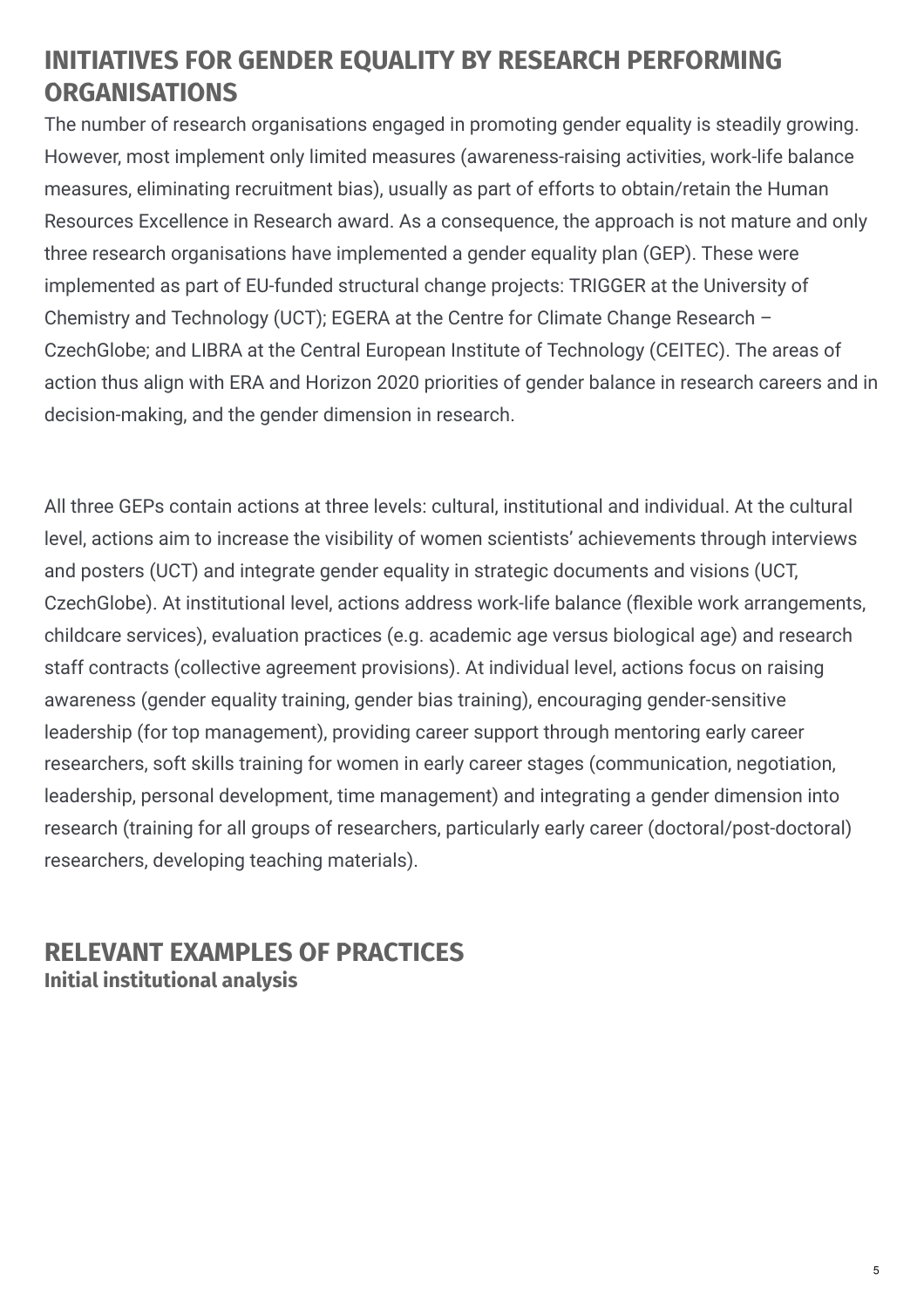As part of its GEP, UCT established the Julie Hamackova Award to support the integration of gender aspects into research and pedagogical work. The prize is awarded annually in three categories: (1) extraordinary contribution of women employees to the development of research, pedagogy and work in the academic sphere; (2) extraordinary contribution of employees in the field of support and promotion of equal opportunities in work relations and research at the University; and (3) best papers integrating sex/gender analysis in research (for Bachelor, Master and doctoral students). Trained staff from different faculties cooperate to organise the award. The organisers suggest possible paper topics in order to support students' interest in the gender dimension in research and broaden their thinking on potential applications of gender analysis in their fieds.

The Grant Agency of Masaryk University developed its Career Restart scheme to support researchers returning after a career break (e.g. after parental leave) and assist their reintegration into research teams. The funding (CZK 500,000 per year) is to be used for personnel costs only, including supporting researchers' families and covering childcare expenses. This measure may help to reduce the leaky pipeline effect, which is quite evident among post-doctoral academics in Czechia, especially due to long parental leave and a lack of affordable childcare for children under three years.

The Technology Agency of the Czech Republic applies gender equality criteria in two funding programmes – ZÉTA (a junior programme) and ÉTA (supporting applied research in social sciences and the humanities). In each case, it evaluates how the gender perspective is reflected and integrated into research proposals. It has developed guidelines for applicants and evaluators and provided training for evaluators and staff. As part of its evaluation criteria, it focuses on gender balance in research teams and assigns a higher flat rate (extra points) for research organisations active in improving the gender equality of their environment.

#### **Footnotes**

[1] <https://www.msmt.cz/ministerstvo/genderova-rovnost?lang=1>

[2] [https://www.vlada.cz/cz/clenove-vlady/pri-uradu-vlady/jiri-dienstbier/ak...](https://www.vlada.cz/cz/clenove-vlady/pri-uradu-vlady/jiri-dienstbier/aktualne/vlada-schvalila-vladni-strategii-pro-rovnost-zen-a-muzu-v-ceske-republice-na-leta-2014---2020-124855/)

[3] [https://www.vlada.cz/assets/ppov/gcfge/Gender-Equality-Strategy-2021-203...](https://www.vlada.cz/assets/ppov/gcfge/Gender-Equality-Strategy-2021-2030.pdf)